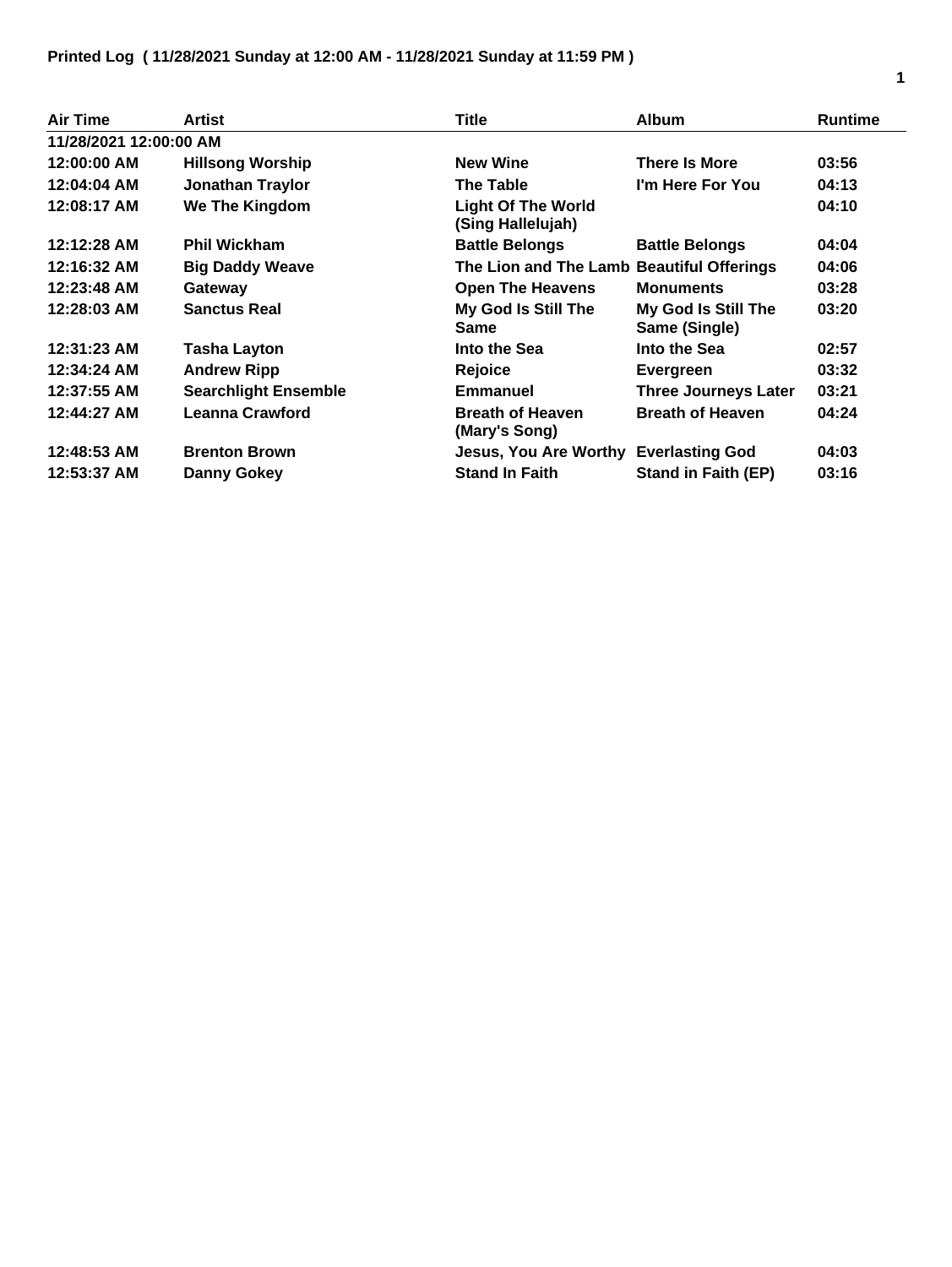| <b>Air Time</b>       | <b>Artist</b>            | <b>Title</b>                                        | <b>Album</b>                                                         | <b>Runtime</b> |
|-----------------------|--------------------------|-----------------------------------------------------|----------------------------------------------------------------------|----------------|
| 11/28/2021 1:00:00 AM |                          |                                                     |                                                                      |                |
| $1:00:00$ AM          | <b>David Crowder</b>     | <b>My Victory</b>                                   | <b>American Prodigal</b>                                             | 04:09          |
| 1:04:21 AM            | <b>Patrick Mayberry</b>  | <b>Holy Spirit Come</b>                             | <b>Holy Spirit Come -</b><br><b>Single</b>                           | 03:36          |
| $1:07:57$ AM          | <b>Chris Tomlin</b>      | Joy to the World                                    | <b>Glory In The Highest:</b><br><b>Christmas Songs of</b><br>Worship | 03:40          |
| 1:11:40 AM            | <b>Charity Gayle</b>     | <b>Thank You Jesus for</b><br>the Blood             | Thank You Jesus for<br>the Blood - Single                            | 04:45          |
| $1:16:25$ AM          | Kari Jobe                | <b>Let Your Glory Fall</b>                          | <b>The Garden</b>                                                    | 03:41          |
| $1:23:18$ AM          | <b>Housefires</b>        | <b>Lift You High</b>                                | <b>Housefires and Friends 03:56</b>                                  |                |
| $1:27:57$ AM          | <b>Anne Wilson</b>       | <b>My Jesus</b>                                     | My Jesus (EP)                                                        | 03:35          |
| 1:31:34 AM            | <b>Shane &amp; Shane</b> | <b>Psalm 90 (Satisfy Us)</b><br>with Your Love)     | Psalms, Hymns, and<br><b>Spiritual Songs, Vol. 1</b>                 | 05:09          |
| 1:36:42 AM            | <b>Gordon Mote</b>       | I'll Be Home For<br><b>Christmas</b>                | The Holly and the Ivory 04:30                                        |                |
| 1:44:41 AM            | <b>We Are Messengers</b> | <b>From Heaven to Earth</b><br>and Joy To The World | <b>God With Us</b>                                                   | 03:36          |
| 1:48:19 AM            | <b>Meredith Andrews</b>  | <b>Not For A Moment</b><br>(After All)              | <b>Worth It All</b>                                                  | 03:54          |
| $1:52:24$ AM          | <b>Phil Wickham</b>      | <b>House Of The Lord</b>                            | <b>House of the Lord</b><br>(Single)                                 | 04:11          |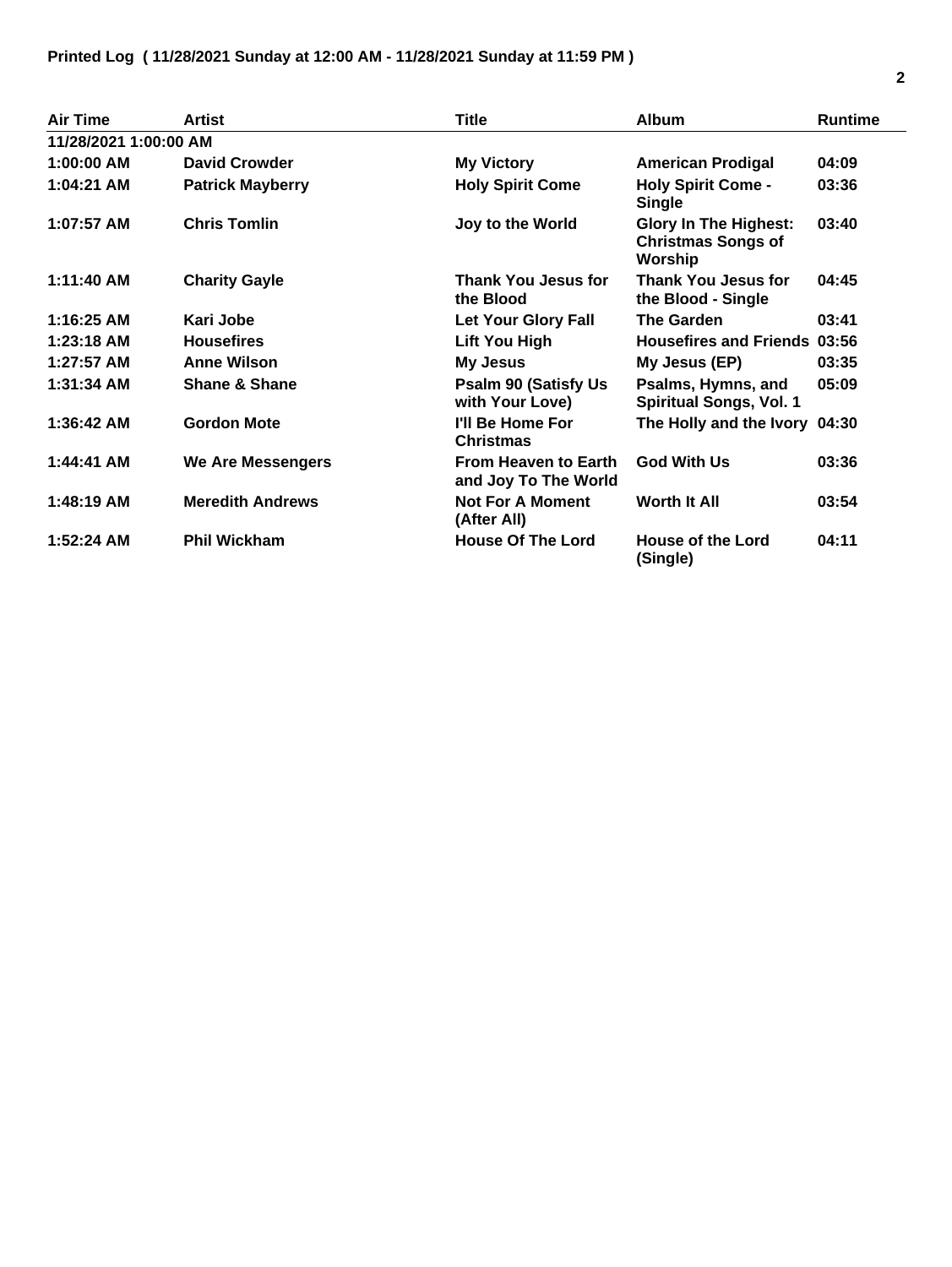| Air Time              | Artist                               | Title                    | <b>Album</b>                                                                | <b>Runtime</b> |
|-----------------------|--------------------------------------|--------------------------|-----------------------------------------------------------------------------|----------------|
| 11/28/2021 2:00:00 AM |                                      |                          |                                                                             |                |
| 2:00:00 AM            | <b>Hillsong Young And Free</b>       | <b>Lord Send Revival</b> | <b>Lord Send Revival</b>                                                    | 04:15          |
| $2:04:53$ AM          | <b>Micah Tyler</b>                   | <b>Walking Free</b>      | <b>Walking Free - Single</b>                                                | 03:18          |
| $2:08:11$ AM          | <b>Chris Tomlin</b>                  |                          | <b>Emmanuel God With Us Emmanuel - Christmas</b><br><b>Songs of Worship</b> | 03:07          |
| $2:11:21$ AM          | <b>MercyMe</b>                       | Say I Won't              | Say I Won't                                                                 | 03:59          |
| 2:15:20 AM            | I Am They                            | Raise A Hallelujah       | Raise A Hallejah -<br><b>Single</b>                                         | 04:11          |
| $2:23:29$ AM          | <b>Elevation Worship</b>             | <b>Resurrecting</b>      | Here As In Heaven                                                           | 04:15          |
| 2:28:50 AM            | <b>Tasha Layton</b>                  |                          | Look What You've Done Look What You've Done 03:22<br>(Single)               |                |
| $2:32:13$ AM          | <b>Passion</b>                       | God You're So Good       | <b>Whole Heart</b>                                                          | 04:15          |
| 2:36:31 AM            | <b>Hillsong United</b>               | <b>Know You Will</b>     | Know You Will (Single)                                                      | 03:24          |
| $2:39:55$ AM          | <b>California Baptist University</b> | <b>Come Celebrate</b>    | <b>God Has Come</b>                                                         | 03:07          |
| $2:45:12$ AM          | <b>Downhere</b>                      | <b>How Many Kings</b>    | <b>Bethlehem Skyline</b>                                                    | 04:13          |
| $2:49:28$ AM          | <b>Matthew West</b>                  | <b>Broken Things</b>     | All In                                                                      | 03:00          |
| $2:52:32$ AM          | <b>Casting Crowns</b>                | <b>Scars In Heaven</b>   | <b>Scars In Heaven</b><br>(Single)                                          | 04:20          |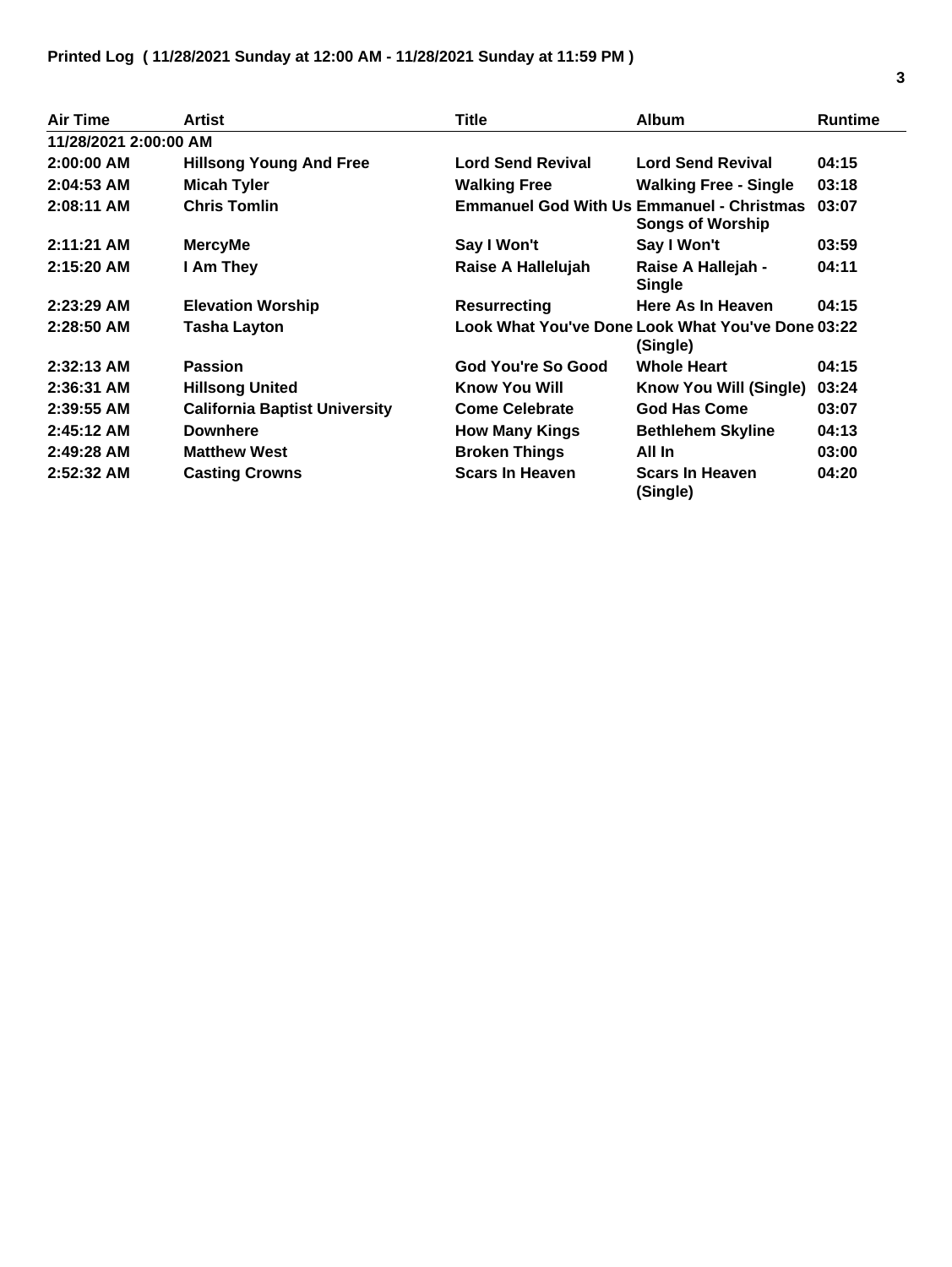| <b>Air Time</b>       | <b>Artist</b>                    | Title                          | <b>Album</b>                                    | <b>Runtime</b> |
|-----------------------|----------------------------------|--------------------------------|-------------------------------------------------|----------------|
| 11/28/2021 3:00:00 AM |                                  |                                |                                                 |                |
| $3:00:00$ AM          | <b>Chris Renzema</b>             | <b>Springtime</b>              | <b>Springtime</b>                               | 04:06          |
| $3:04:15$ AM          | <b>Ryan Ellis</b>                | <b>Heart Of The Father</b>     | <b>Heart of the Father -</b><br><b>Single</b>   | 03:58          |
| $3:08:13$ AM          | <b>Francesca Battistelli</b>     | <b>You're Here</b>             | <b>Christmas</b>                                | 03:33          |
| $3:11:49$ AM          | <b>Bryan &amp; Katie Torwalt</b> | <b>Miracle In The Works</b>    | <b>Miracle In The Works -</b><br><b>Single</b>  | 04:59          |
| $3:16:47$ AM          | <b>Mosaic MSC</b>                | <b>Fountain (I Am Good)</b>    | Human                                           | 05:08          |
| $3:24:43$ AM          | <b>Mack Brock</b>                | <b>Heart Wide Open</b>         | <b>Heart Wide Open</b>                          | 04:27          |
| $3:29:57$ AM          | Jeremy Camp                      | <b>When You Speak</b>          | <b>When You Speak</b><br>(Single)               | 02:56          |
| $3:32:54$ AM          | <b>Cross Point Music</b>         | <b>Never Going Back</b>        | <b>Never Going Back</b>                         | 04:02          |
| $3:36:56$ AM          | Denver & the Mile High Orchestra | King Of Glory, King Of<br>Love | <b>Timeless Christmas</b>                       | 03:53          |
| $3:43:46$ AM          | <b>TobyMac</b>                   | <b>Christmas This Year</b>     | <b>Thinking of You This</b><br><b>Christmas</b> | 03:27          |
| $3:47:17$ AM          | <b>Shannon Wexelberg</b>         | <b>Faithful God</b>            | <b>Faithful God</b>                             | 04:03          |
| $3:52:08$ AM          | <b>Maverick City Music</b>       | <b>Promises</b>                | <b>Promises (Single)</b>                        | 04:03          |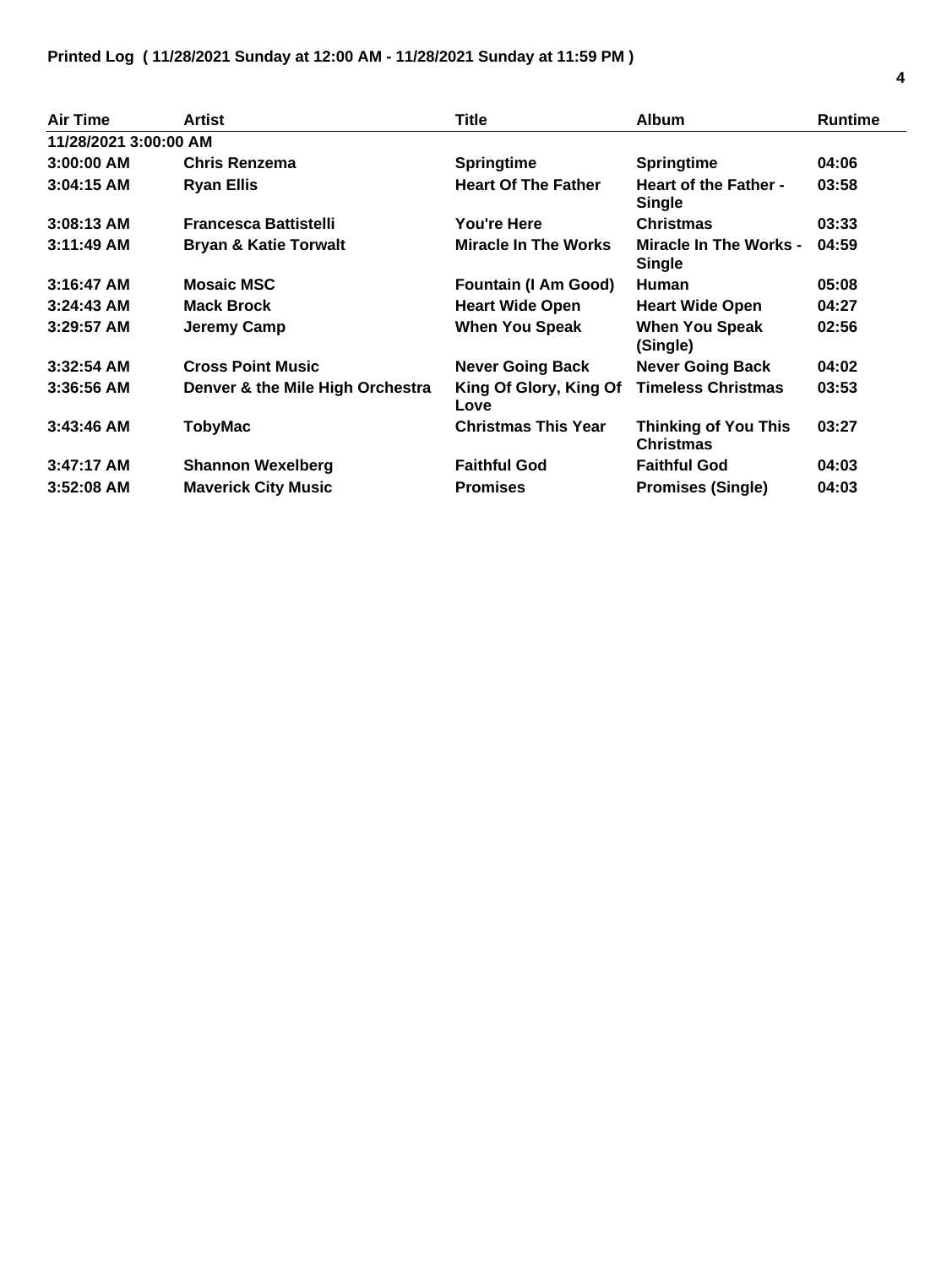| <b>Air Time</b>       | <b>Artist</b>                | <b>Title</b>                                 | <b>Album</b>                               | <b>Runtime</b> |
|-----------------------|------------------------------|----------------------------------------------|--------------------------------------------|----------------|
| 11/28/2021 4:00:00 AM |                              |                                              |                                            |                |
| 4:00:00 AM            | <b>North Point InsideOut</b> | <b>Death Was Arrested</b>                    | <b>Nothing Ordinary</b>                    | 04:41          |
| 4:04:46 AM            | <b>David Crowder</b>         | In The House                                 | Milk & Honey                               | 02:54          |
| 4:07:40 AM            | <b>MercyMe</b>               | <b>God Rest Ye Merry</b><br><b>Gentlemen</b> | <b>The Christmas</b><br><b>Sessions</b>    | 03:15          |
| 4:10:58 AM            | <b>We The Kingdom</b>        | <b>Child Of Love</b>                         | <b>Holy Water</b>                          | 04:09          |
| 4:15:07 AM            | <b>Pat Barrett</b>           | <b>Build My Life</b>                         | <b>Build My Life - EP</b>                  | 04:16          |
| 4:23:08 AM            | Kari Jobe                    | <b>The Blessing</b>                          | <b>The Blessing</b>                        | 04:17          |
| 4:28:15 AM            | <b>We Are Messengers</b>     | <b>Come What May</b>                         | <b>Come What May</b><br>(Single)           | 03:18          |
| 4:31:33 AM            | <b>Josh Wilson</b>           | <b>Revolutionary</b>                         | <b>Revolutionary</b>                       | 02:57          |
| 4:34:33 AM            | <b>Andrew Ripp</b>           | <b>Rejoice</b>                               | Evergreen                                  | 03:32          |
| 4:38:04 AM            | <b>Moody Chorale</b>         | For Unto Us A Child Is<br><b>Born</b>        | <b>Excerpts from Messiah 03:38</b>         |                |
| 4:44:19 AM            | <b>Big Daddy Weave</b>       | <b>Christ Is Come</b>                        | <b>Christ Is Come</b>                      | 03:46          |
| 4:48:07 AM            | <b>Jeremy Camp</b>           | Overcome                                     | We Cry Out - The<br><b>Worship Project</b> | 04:24          |
| 4:53:09 AM            | <b>Sanctus Real</b>          | My God Is Still The<br>Same                  | My God Is Still The<br>Same (Single)       | 03:20          |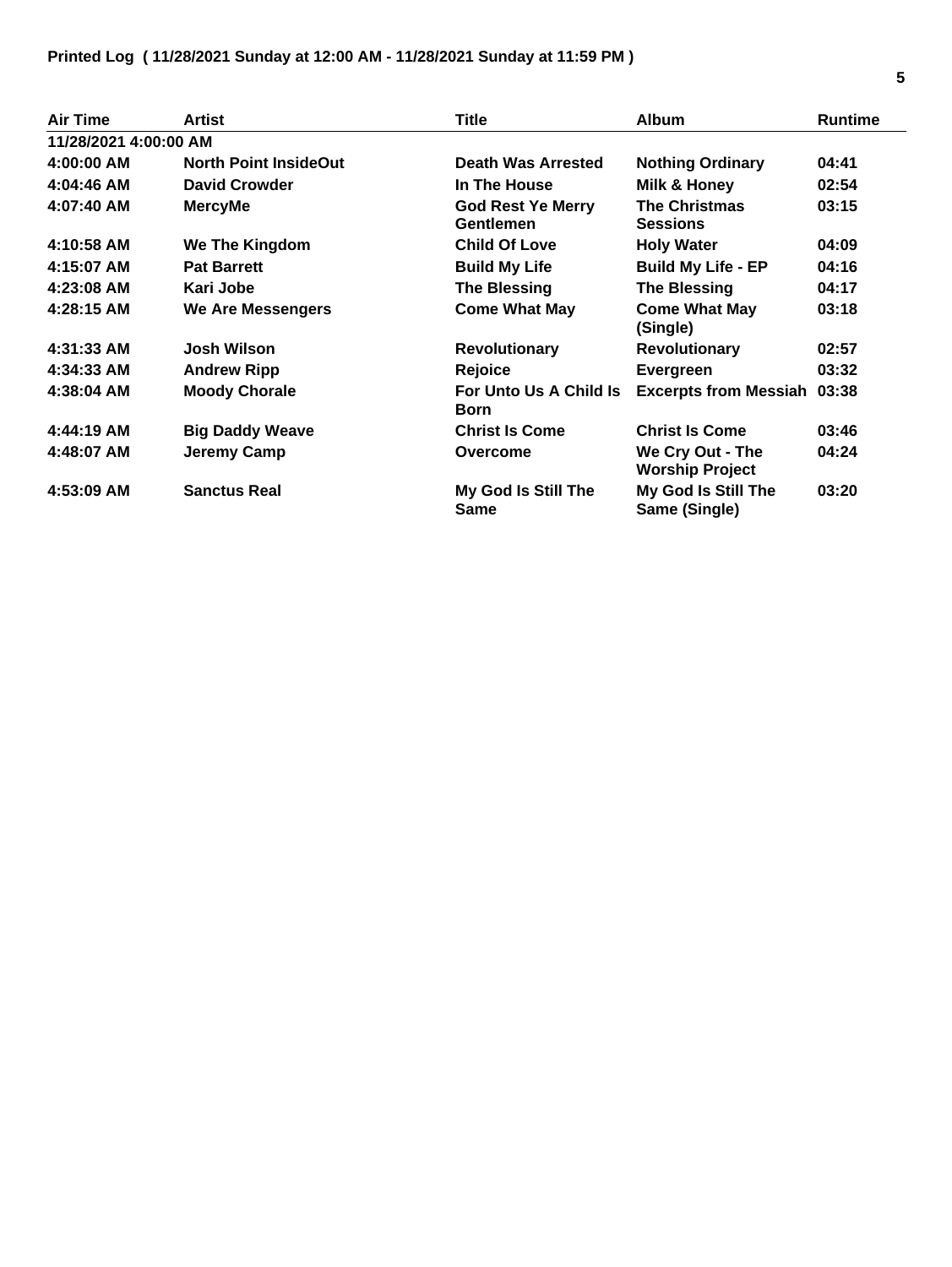| <b>Air Time</b>       | <b>Artist</b>           | <b>Title</b>                                    | <b>Album</b>                                                         | <b>Runtime</b> |
|-----------------------|-------------------------|-------------------------------------------------|----------------------------------------------------------------------|----------------|
| 11/28/2021 6:00:00 AM |                         |                                                 |                                                                      |                |
| $6:00:00$ AM          | <b>Passion</b>          | <b>There's Nothing That</b><br>Our God Can't Do | <b>There's Nothing That</b><br>Our God Can't Do (Live)               | 04:52          |
| $6:05:41$ AM          | <b>Chris Tomlin</b>     | Joy to the World                                | <b>Glory In The Highest:</b><br><b>Christmas Songs of</b><br>Worship | 03:40          |
| $6:09:20$ AM          | <b>Lincoln Brewster</b> | <b>Power of Your Name</b>                       | <b>Today Is The Day</b>                                              | 04:36          |
| 6:17:36 AM            | Danny Gokey             | <b>Stand In Faith</b>                           | <b>Stand in Faith (EP)</b>                                           | 03:16          |
| $6:20:57$ AM          | <b>Justin Unger</b>     | <b>This Christmas Love</b>                      | <b>This Christmas Love</b>                                           | 03:48          |
| $6:24:45$ AM          | For King & Country      | Amen (Reborn)                                   | Amen (Reborn)                                                        | 03:44          |
| $6:30:59$ AM          | <b>Mandisa</b>          | <b>Little Drummer Boy</b>                       | <b>It's Christmas</b>                                                | 03:46          |
| $6:35:43$ AM          | We The Kingdom          | <b>Light Of The World</b><br>(Sing Hallelujah)  |                                                                      | 04:10          |
| $6:39:53$ AM          | <b>Mack Brock</b>       | <b>Heart Wide Open</b>                          | <b>Heart Wide Open</b>                                               | 04:27          |
| $6:47:45$ AM          | <b>MercyMe</b>          | Joseph's Lullaby                                | <b>The Christmas</b><br><b>Sessions</b>                              | 03:17          |
| $6:51:03$ AM          | <b>Zach Williams</b>    | <b>Heaven Help Me</b>                           | <b>Rescue Story</b>                                                  | 03:15          |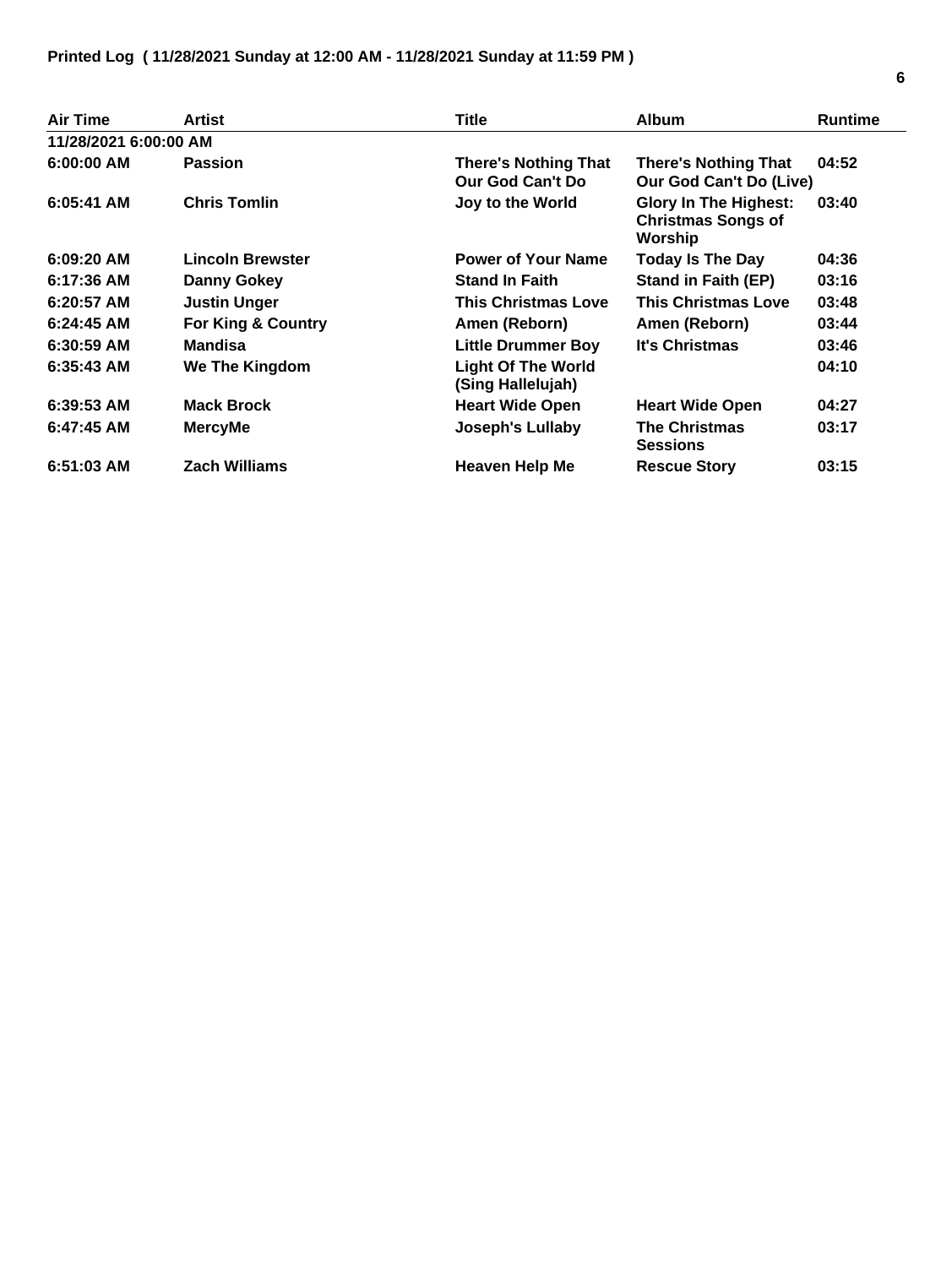| <b>Air Time</b>       | Artist                         | Title                                              | <b>Album</b>                                                                | <b>Runtime</b> |
|-----------------------|--------------------------------|----------------------------------------------------|-----------------------------------------------------------------------------|----------------|
| 11/28/2021 7:00:00 AM |                                |                                                    |                                                                             |                |
| 7:00:00 AM            | <b>Chris Tomlin</b>            |                                                    | <b>Emmanuel God With Us Emmanuel - Christmas</b><br><b>Songs of Worship</b> | 03:07          |
| 7:03:51 AM            | <b>Anne Wilson</b>             | <b>My Jesus</b>                                    | My Jesus (EP)                                                               | 03:35          |
| 7:07:25 AM            | The Belonging Co.              | <b>Jesus Over Everything</b>                       | See The Light (Live)                                                        | 05:05          |
| 7:16:02 AM            | <b>North Point InsideOut</b>   | Death Was Arrested                                 | <b>Nothing Ordinary</b>                                                     | 04:41          |
| 7:20:44 AM            | <b>Charity Gayle</b>           | Thank You Jesus for<br>the Blood                   | <b>Thank You Jesus for</b><br>the Blood - Single                            | 04:45          |
| 7:25:29 AM            | <b>Mac Powell</b>              | <b>River Of Life</b>                               | <b>River of Life - Single</b>                                               | 02:46          |
| 7:30:59 AM            | <b>CAIN</b>                    | <b>Rise Up (Lazarus)</b>                           | <b>CAIN - EP</b>                                                            | 03:19          |
| 7:34:20 AM            | <b>Phil Wickham</b>            | <b>House Of The Lord</b>                           | <b>House of the Lord</b><br>(Single)                                        | 04:11          |
| 7:38:31 AM            | <b>Discovery House Singers</b> | <b>Come Thou Fount of</b><br><b>Every Blessing</b> | <b>Behold That Star</b>                                                     | 04:11          |
| 7:46:35 AM            | <b>David Crowder Band</b>      | <b>Feliz Navidad</b>                               | WOW Christmas: Green 02:32                                                  |                |
| 7:49:19 AM            | <b>Casting Crowns</b>          | <b>God Of All My Days</b>                          | The Very Next Thing                                                         | 04:52          |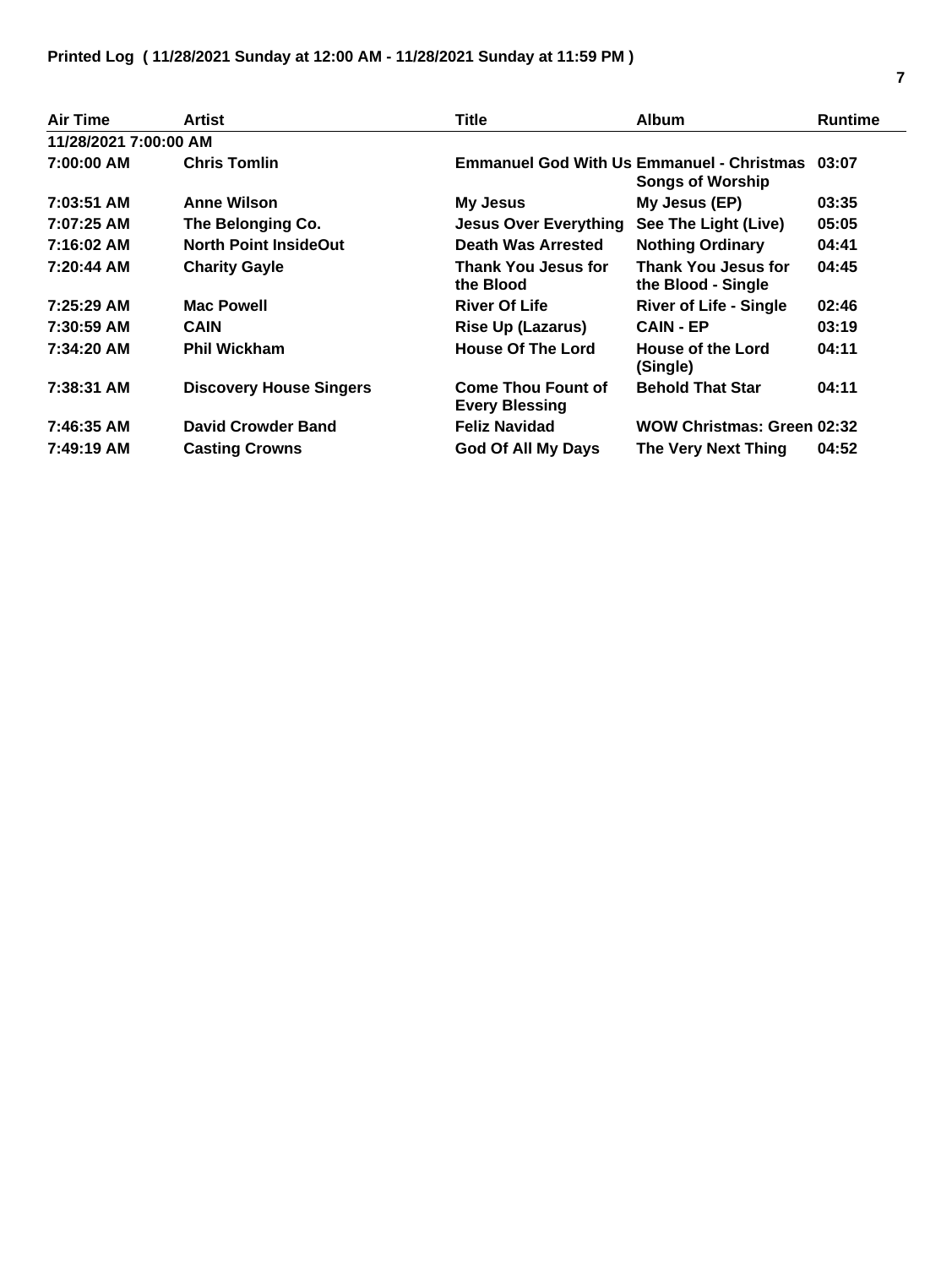| Air Time              | <b>Artist</b>                    | Title                                     | <b>Album</b>                                  | <b>Runtime</b> |
|-----------------------|----------------------------------|-------------------------------------------|-----------------------------------------------|----------------|
| 11/28/2021 8:00:00 AM |                                  |                                           |                                               |                |
| $8:00:00$ AM          | <b>Bryan &amp; Katie Torwalt</b> | Miracle In The Works                      | Miracle In The Works - 04:59<br><b>Single</b> |                |
| $8:04:56$ AM          | <b>Zach Williams</b>             | Go Tell It On the<br><b>Mountain</b>      | <b>I Don't Want Christmas 03:32</b><br>to End |                |
| $8:08:28$ AM          | <b>Matt Redman</b>               | Your Grace Finds Me                       | Your Grace Finds Me                           | 04:21          |
| $8:14:53$ AM          | <b>Elevation Worship</b>         | <b>Graves Into Gardens</b>                | <b>Graves into Gardens</b>                    | 04:10          |
| $8:20:35$ AM          | <b>Justin Unger</b>              | <b>This Christmas Love</b>                | <b>This Christmas Love</b>                    | 03:48          |
| $8:24:23$ AM          | Jeremy Camp                      | O Come All Ye Faithful                    | O Come All Ye Faithful                        | 03:12          |
| 8:30:59 AM            | <b>CeCe Winans</b>               | <b>Believe For It</b>                     | <b>Believe For It</b>                         | 03:40          |
| $8:35:12$ AM          | <b>Chris Tomlin</b>              | I See You                                 | I See You (Single)                            | 03:42          |
| $8:38:54$ AM          | <b>MercyMe</b>                   | It Came Upon A<br><b>Midnight Clear</b>   | <b>The Christmas</b><br><b>Sessions</b>       | 03:58          |
| 8:46:15 AM            | <b>Hillsong</b>                  | Born Is The King It's<br><b>Christmas</b> | <b>We Have A Savior</b>                       | 03:17          |
| 8:49:56 AM            | <b>Casting Crowns</b>            | <b>Scars In Heaven</b>                    | <b>Scars In Heaven</b><br>(Single)            | 04:20          |

L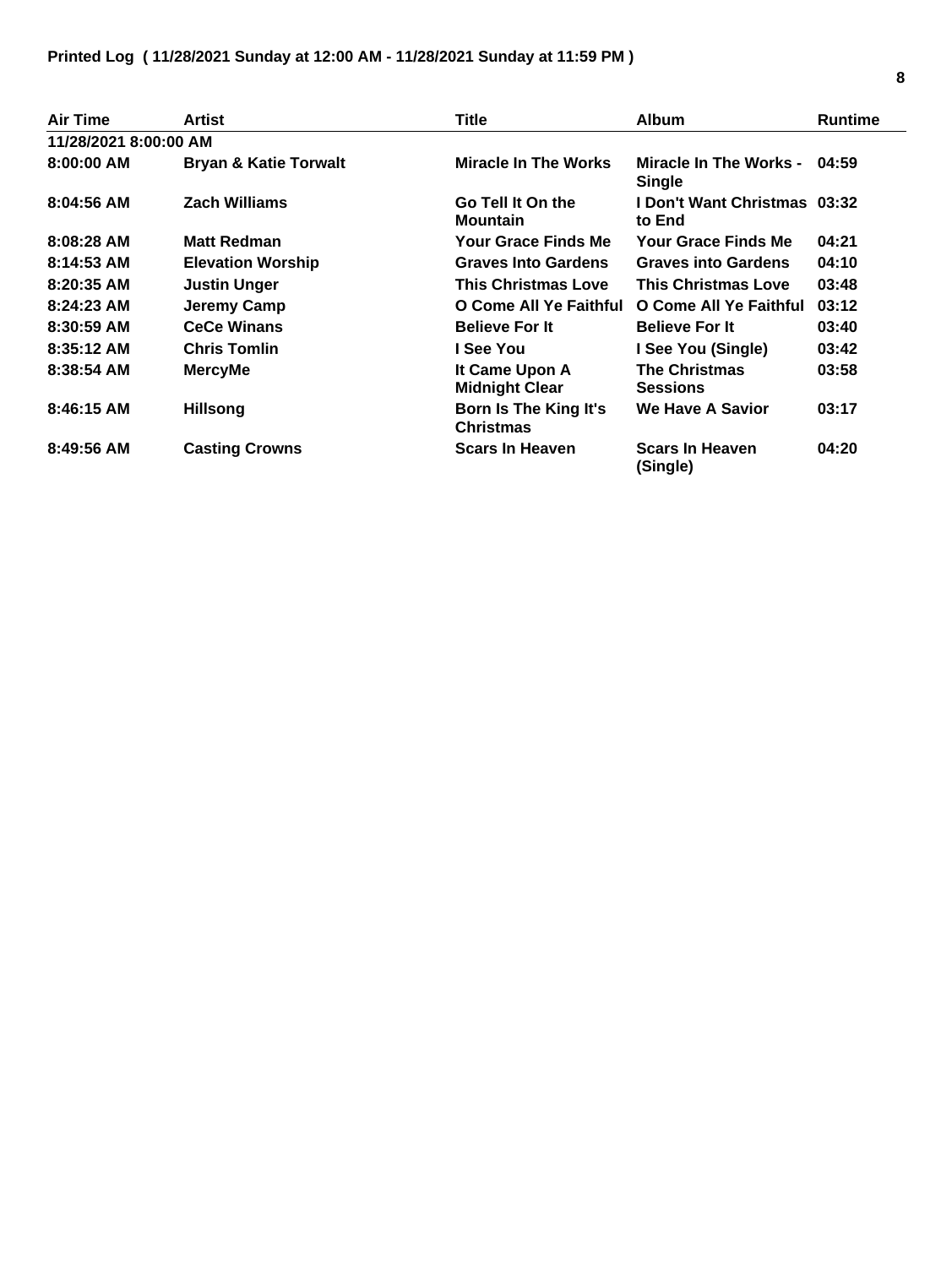| <b>Air Time</b>        | Artist                        | Title                                   | <b>Album</b>                                            | <b>Runtime</b> |
|------------------------|-------------------------------|-----------------------------------------|---------------------------------------------------------|----------------|
| 11/28/2021 11:00:00 AM |                               |                                         |                                                         |                |
| 11:00:00 AM            | <b>Apollo LTD</b>             | <b>Sunday Morning</b><br><b>Feeling</b> | Nothing is Ordinary.<br><b>Everything is Beautiful.</b> | 03:30          |
| 11:03:29 AM            | Danny Gokey                   | <b>Stand In Faith</b>                   | <b>Stand in Faith (EP)</b>                              | 03:16          |
| 11:06:45 AM            | <b>Steven Curtis Chapman</b>  | Love Take Me Over                       | <b>The Glorious Unfolding</b>                           | 02:59          |
| 11:11:44 AM            | <b>Selah</b>                  | Hosanna                                 | You Deliver Me                                          | 04:03          |
| 11:15:47 AM            | <b>Matthew West</b>           | <b>Truth Be Told</b>                    | Grace Be Told - EP                                      | 03:37          |
| 11:19:23 AM            | <b>City On A Hill Artists</b> | <b>It's Christmas Time</b>              | City On A Hill: It's<br><b>Christmas Time</b>           | 03:03          |
| $11:22:27$ AM          | <b>Big Daddy Weave</b>        | <b>All Things New</b>                   | <b>All Things New - Single</b>                          | 04:03          |
| 11:30:59 AM            | <b>The Katinas</b>            | <b>You Are God</b>                      | The Katinas                                             | 03:54          |
| 11:34:53 AM            | <b>Francesca Battistelli</b>  | You're Here                             | <b>Christmas</b>                                        | 03:33          |
| 11:38:26 AM            | <b>Ryan Stevenson</b>         | Amadeo (Still My God)                   | <b>Wildest Dreams</b>                                   | 03:34          |
| 11:44:00 AM            | <b>Elevation Worship</b>      | RATTLE!                                 | <b>Graves Into Gardens</b><br>(LIVE)                    | 03:46          |
| 11:47:46 AM            | <b>Mark Schultz</b>           | <b>The First Noel</b>                   | <b>Classic Christmas</b><br>Carols                      | 04:44          |

 $\overline{a}$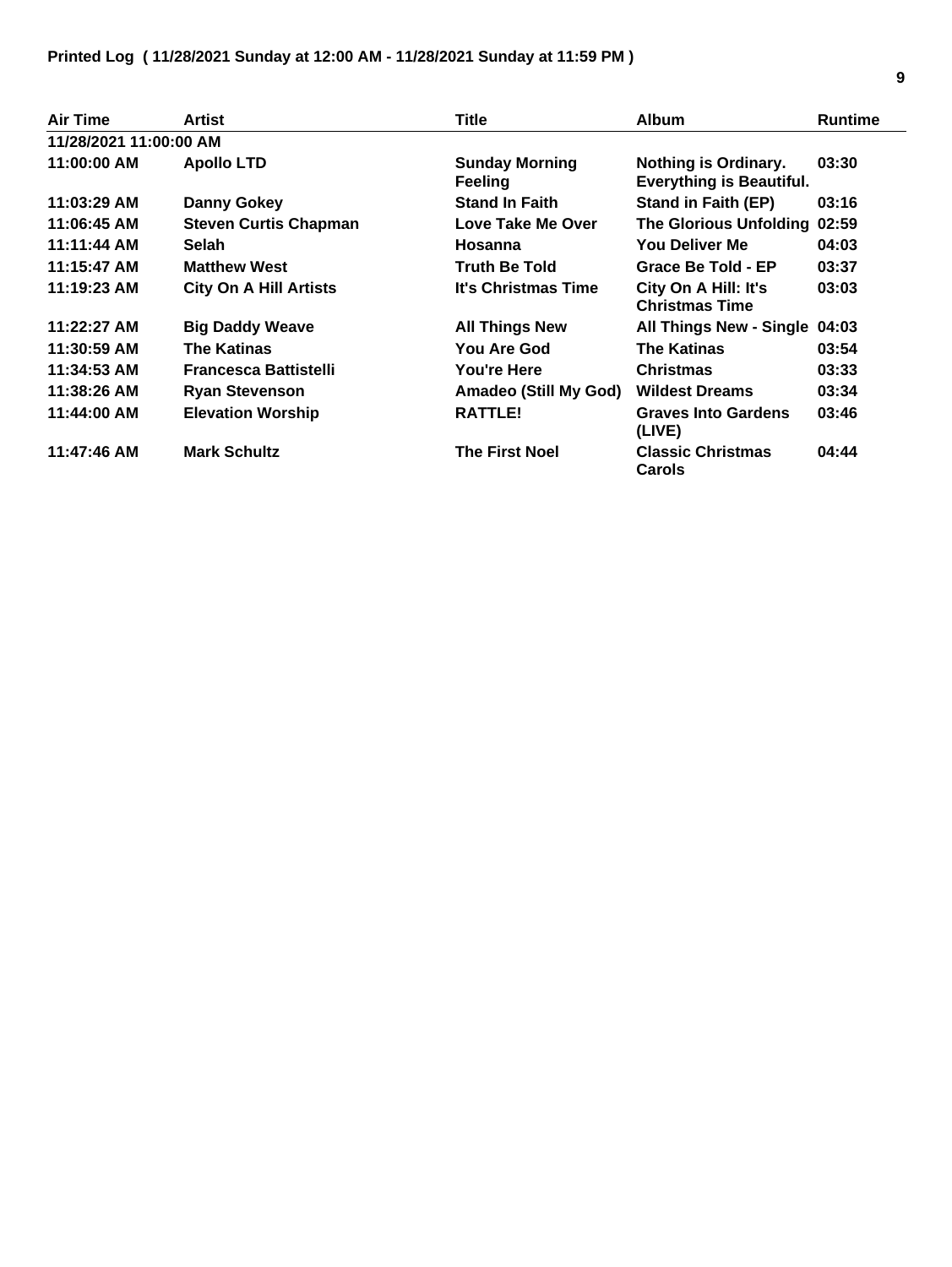| Air Time               | Artist                       | <b>Title</b>                                   | <b>Album</b>                  | <b>Runtime</b> |
|------------------------|------------------------------|------------------------------------------------|-------------------------------|----------------|
| 11/28/2021 12:00:00 PM |                              |                                                |                               |                |
| 12:00:00 PM            | <b>Austin French</b>         | <b>Freedom Hymn</b>                            | <b>Wide Open</b>              | 03:02          |
| 12:03:01 PM            | <b>Anne Wilson</b>           | My Jesus                                       | My Jesus (EP)                 | 03:35          |
| 12:06:36 PM            | We The Kingdom               | <b>Light Of The World</b><br>(Sing Hallelujah) |                               | 04:10          |
| 12:12:45 PM            | <b>Natalie Grant</b>         | Your Great Name                                | <b>Love Revolution</b>        | 04:28          |
| 12:17:13 PM            | <b>David Crowder</b>         | <b>Good God Almighty</b>                       | <b>Milk and Honey</b>         | 03:15          |
| 12:20:28 PM            | George Beverly Shea          | O Little Town Of<br><b>Bethlehem</b>           | <b>Christmas Hymns</b>        | 02:55          |
| 12:23:23 PM            | <b>Baylor Wilson</b>         | <b>Jesus Happened</b>                          | Jesus Happened<br>(Single)    | 02:58          |
| 12:30:59 PM            | <b>Laura Story</b>           | <b>Blessings</b>                               | <b>Blessings</b>              | 04:42          |
| 12:35:41 PM            | <b>Phil Wickham</b>          | <b>House Of The Lord</b>                       | House of the Lord<br>(Single) | 04:11          |
| 12:39:51 PM            | <b>Joy Williams</b>          | 2000 Decembers Ago                             | <b>A Christmas Reunion</b>    | 03:52          |
| 12:45:43 PM            | <b>We Are Messengers</b>     | Image of God                                   | <b>God With Us!</b>           | 03:14          |
| 12:48:57 PM            | <b>Francesca Battistelli</b> | <b>You're Here</b>                             | <b>Christmas</b>              | 03:33          |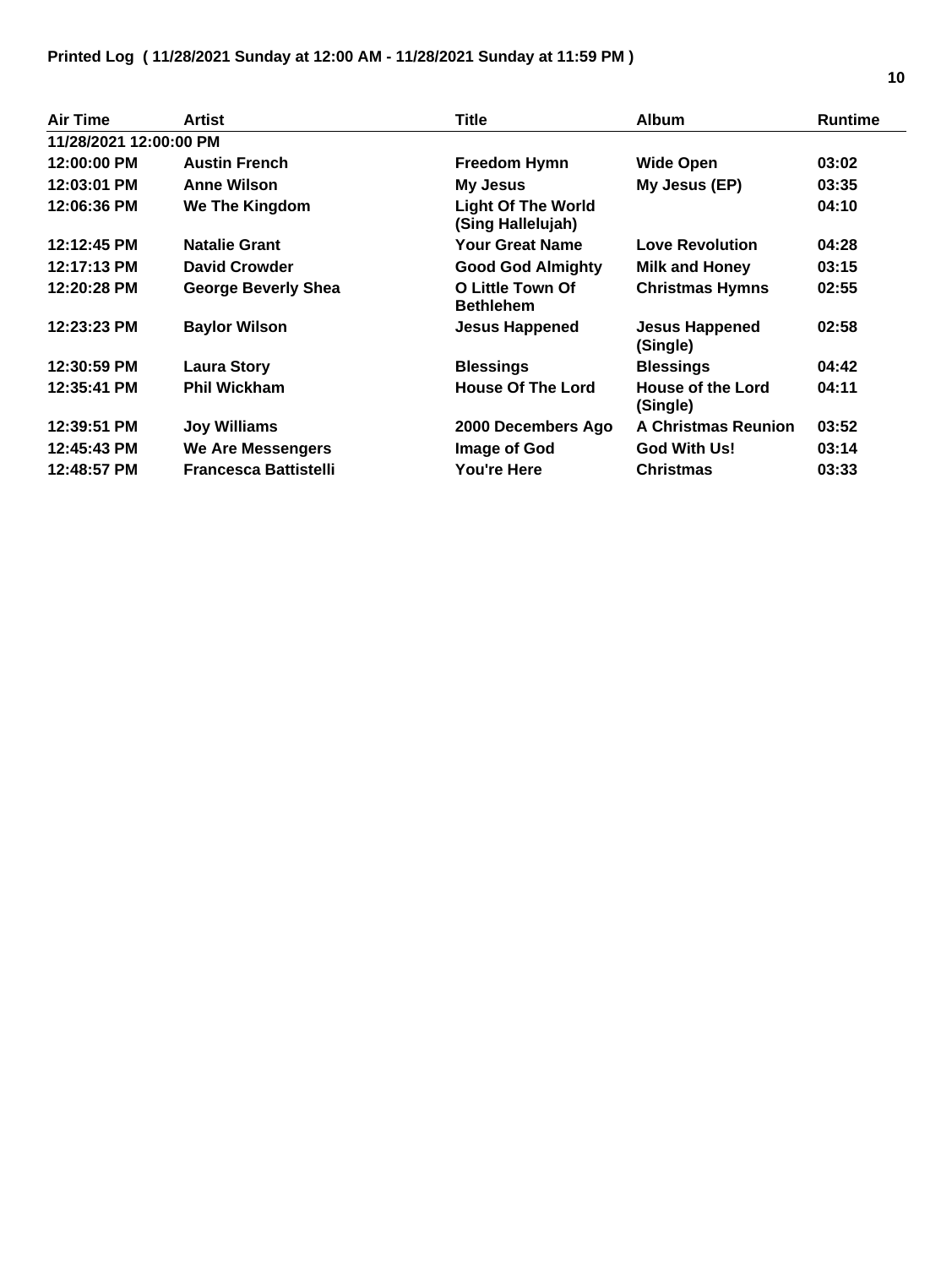| Air Time              | <b>Artist</b>             | <b>Title</b>                                   | <b>Album</b>                                                  | <b>Runtime</b> |
|-----------------------|---------------------------|------------------------------------------------|---------------------------------------------------------------|----------------|
| 11/28/2021 1:00:00 PM |                           |                                                |                                                               |                |
| 1:00:00 PM            | <b>Centricity Artists</b> | O Come All Ye Faithful                         |                                                               | 03:30          |
| 1:03:30 PM            | <b>Tasha Layton</b>       |                                                | Look What You've Done Look What You've Done 03:22<br>(Single) |                |
| 1:06:52 PM            | <b>Rend Collective</b>    | Your Name Is Power                             | Your Name Is Power -<br><b>Single</b>                         | 03:48          |
| 1:12:40 PM            | <b>Aaron Shust</b>        | <b>Firm Foundation</b>                         | <b>Morning Rises</b>                                          | 02:46          |
| 1:15:26 PM            | <b>Zach Williams</b>      | Less Like Me                                   | <b>Rescue Story</b>                                           | 03:35          |
| 1:19:01 PM            | We The Kingdom            | <b>Light Of The World</b><br>(Sing Hallelujah) |                                                               | 04:10          |
| $1:23:11$ PM          | Jordan St. Cyr            | <b>Weary Traveler</b>                          | <b>Weary Traveler - Single 03:14</b>                          |                |
| 1:30:59 PM            | <b>Natalie Grant</b>      | <b>Be One</b>                                  | <b>Be One</b>                                                 | 03:02          |
| 1:34:00 PM            | <b>Andrew Ripp</b>        | Jericho                                        | Jericho - Single                                              | 03:20          |
| 1:37:21 PM            | <b>Newsong</b>            | <b>The First Noel</b>                          | <b>The Christmas Shoes</b>                                    | 04:32          |
| 1:43:52 PM            | <b>Tenth Avenue North</b> | <b>By Your Side</b>                            | <b>Over And Underneath</b>                                    | 03:39          |
| 1:47:31 PM            | Hannah Kerr               | <b>Breath Of Heaven</b>                        | <b>Christmas Eve In</b><br><b>Bethlehem</b>                   | 04:53          |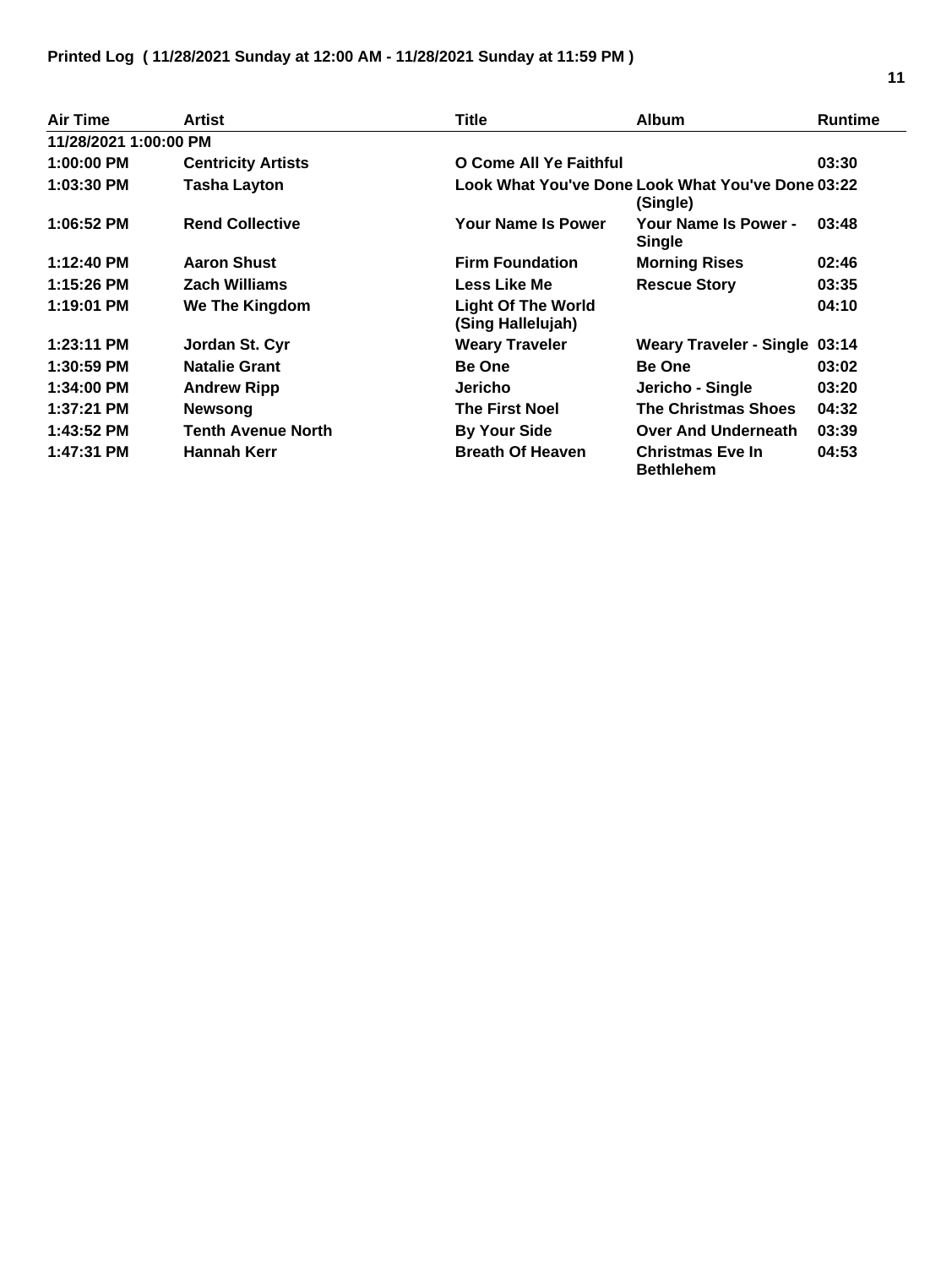| <b>Air Time</b>       | Artist                     | Title                                            | <b>Album</b>                                     | <b>Runtime</b> |
|-----------------------|----------------------------|--------------------------------------------------|--------------------------------------------------|----------------|
| 11/28/2021 2:00:00 PM |                            |                                                  |                                                  |                |
| $2:00:00$ PM          | Jeremy Camp                | <b>When You Speak</b>                            | <b>When You Speak</b><br>(Single)                | 02:56          |
| $2:03:08$ PM          | I Am They                  | <b>White Christmas</b>                           | <b>White Christmas</b>                           | 03:01          |
| $2:06:09$ PM          | <b>Elevation Worship</b>   | <b>Graves Into Gardens</b>                       | <b>Graves into Gardens</b>                       | 04:10          |
| $2:12:38$ PM          | Kari Jobe                  | Find You On My Knees Where I Find You            |                                                  | 03:04          |
| $2:15:43$ PM          | <b>Newsboys</b>            | You Hold It All (Every<br><b>Mountain</b> )      | <b>Love Riot</b>                                 | 03:48          |
| $2:19:43$ PM          | TobyMac                    | <b>Promised Land</b>                             | Promised Land - Single 03:20                     |                |
| $2:23:03$ PM          | We The Kingdom             | <b>Light Of The World</b><br>(Sing Hallelujah)   |                                                  | 04:10          |
| $2:30:59$ PM          | <b>Chris Tomlin</b>        | <b>God Who Listens</b>                           | <b>Christ Tomlin &amp; Friends 04:03</b>         |                |
| 2:35:30 PM            | <b>Maverick City Music</b> | <b>Promises</b>                                  | <b>Promises (Single)</b>                         | 04:03          |
| 2:39:33 PM            | <b>Truth</b>               | <b>Silver Bells/Carol Of</b><br><b>The Bells</b> | Your Heart Is Where<br><b>Christmas Is Found</b> | 03:52          |
| 2:45:53 PM            | Michael W. Smith           | <b>Christmastime</b>                             | <b>Christmastime</b>                             | 03:05          |
| 2:49:19 PM            | <b>Natalie Grant</b>       | <b>Because Of Love</b>                           | <b>He Chose The Nails</b>                        | 04:16          |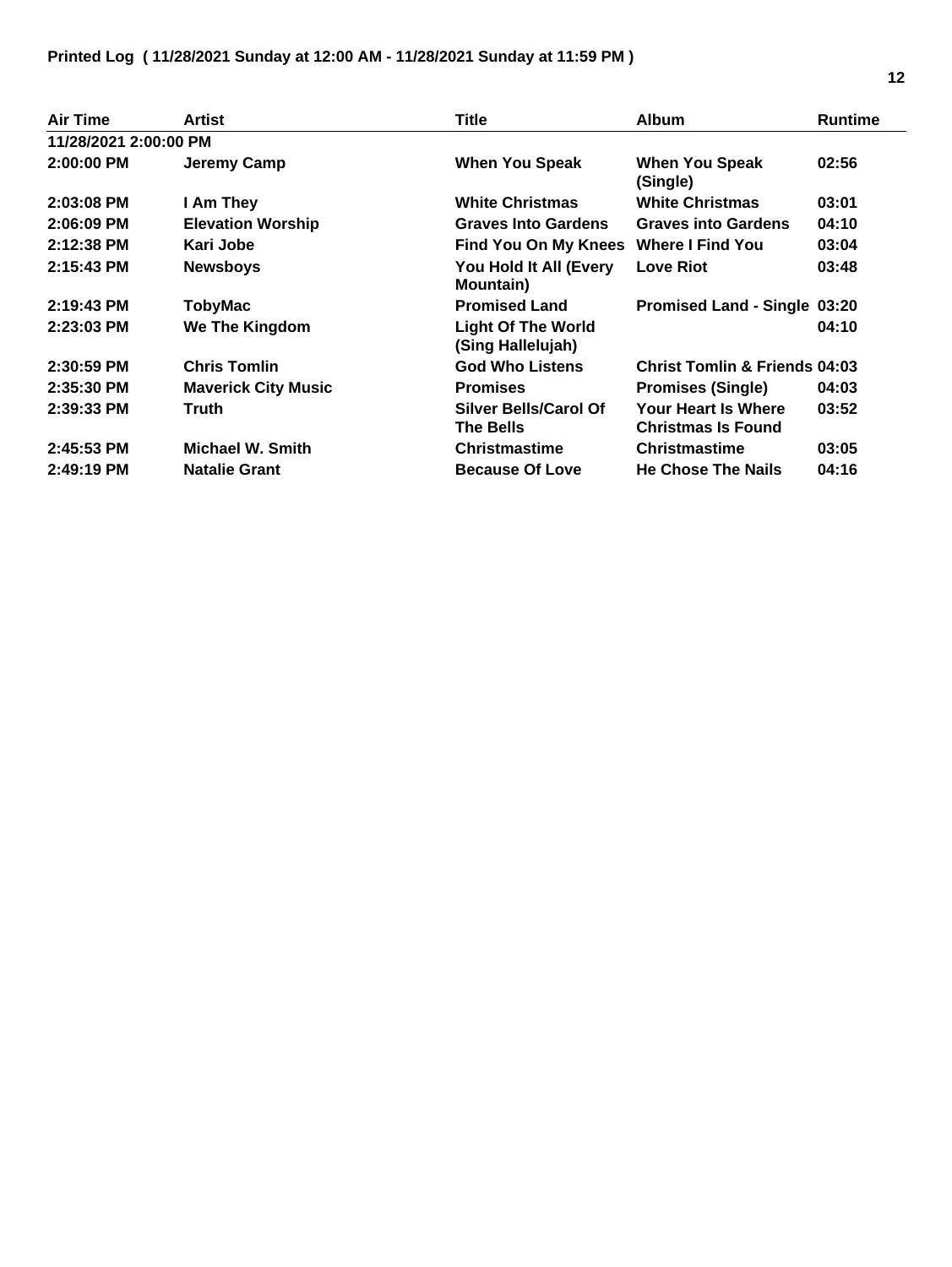| Air Time              | Artist                    | Title                                          | <b>Album</b>                     | <b>Runtime</b> |
|-----------------------|---------------------------|------------------------------------------------|----------------------------------|----------------|
| 11/28/2021 3:00:00 PM |                           |                                                |                                  |                |
| $3:00:00$ PM          | <b>We The Kingdom</b>     | <b>Light Of The World</b><br>(Sing Hallelujah) |                                  | 04:10          |
| $3:04:42$ PM          | For King & Country        | <b>Relate</b>                                  | <b>Relate (Single)</b>           | 02:53          |
| $3:07:35$ PM          | <b>Natalie Grant</b>      | Because Of Love                                | <b>He Chose The Nails</b>        | 04:16          |
| $3:14:13$ PM          | Kari Jobe                 | <b>The Blessing</b>                            | <b>The Blessing</b>              | 04:17          |
| $3:19:05$ PM          | <b>Candlelight Carols</b> | Gloria                                         | Gloria                           | 05:37          |
| 3:24:41 PM            | <b>CAIN</b>               | <b>Yes He Can</b>                              | <b>Rise Up</b>                   | 03:15          |
| $3:30:59$ PM          | <b>Casting Crowns</b>     | <b>Every Man</b>                               | The Altar And The Door 03:53     |                |
| $3:35:14$ PM          | <b>Hope Darst</b>         | <b>Promise Keeper</b>                          | <b>Peace Be Still</b>            | 03:37          |
| $3:38:51$ PM          | We The Kingdom            | <b>Light Of The World</b><br>(Sing Hallelujah) |                                  | 04:10          |
| $3:45:17$ PM          | <b>We Are Messengers</b>  | <b>Come What May</b>                           | <b>Come What May</b><br>(Single) | 03:18          |
| $3:49:17$ PM          | <b>Newsong</b>            | <b>The First Noel</b>                          | <b>The Christmas Shoes</b>       | 04:32          |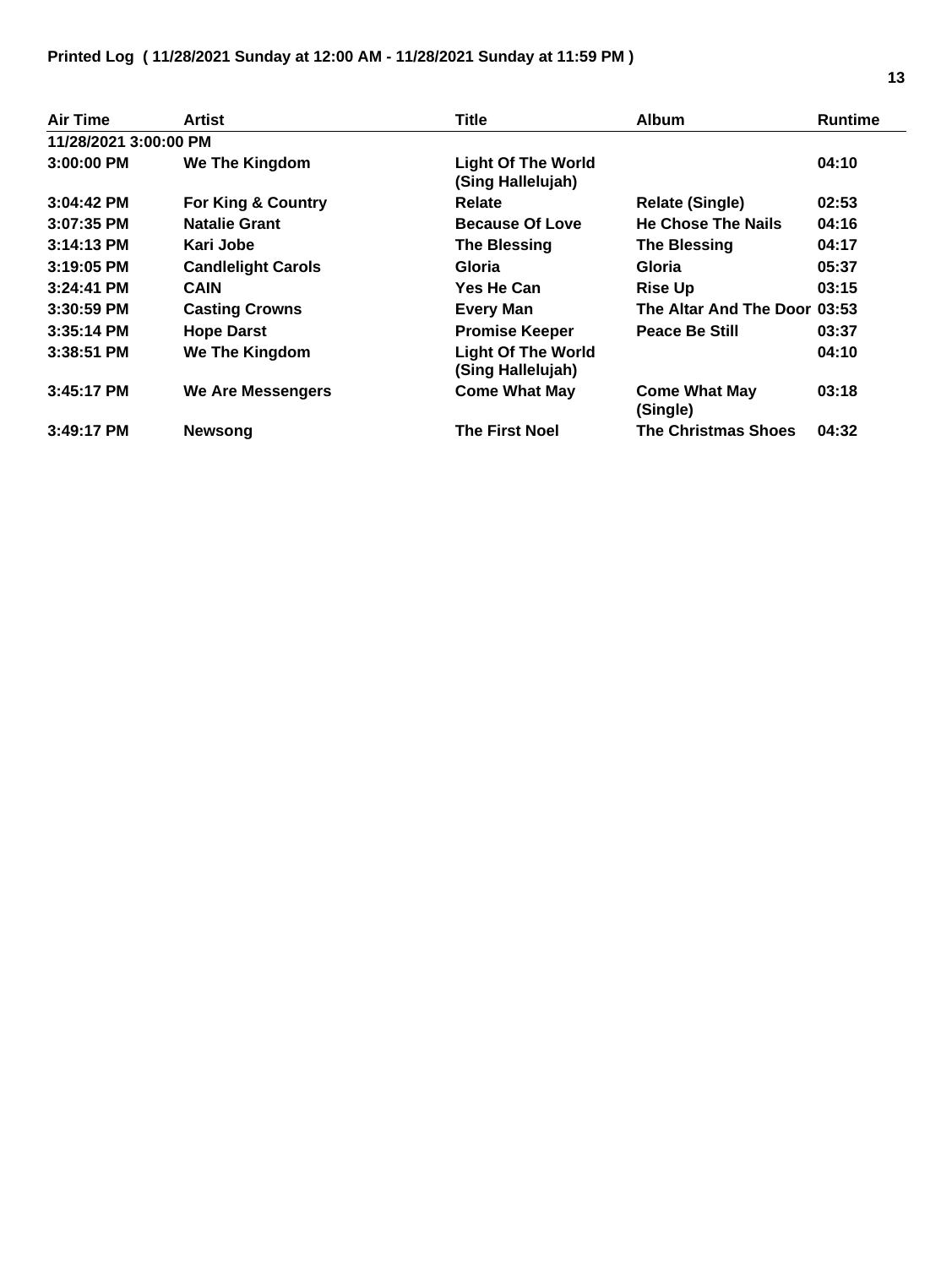| Air Time              | Artist                       | <b>Title</b>          | <b>Album</b>                         | <b>Runtime</b> |
|-----------------------|------------------------------|-----------------------|--------------------------------------|----------------|
| 11/28/2021 4:00:00 PM |                              |                       |                                      |                |
| 4:00:00 PM            | <b>Danny Gokey</b>           | <b>Stand In Faith</b> | <b>Stand in Faith (EP)</b>           | 03:16          |
| 4:04:45 PM            | <b>Francesca Battistelli</b> | <b>You're Here</b>    | <b>Christmas</b>                     | 03:33          |
| 4:08:15 PM            | <b>MercyMe</b>               | <b>Flawless</b>       | <b>Welcome To The New</b>            | 04:11          |
| 4:14:28 PM            | <b>Needtobreathe</b>         | <b>Survival</b>       | <b>Survival - Single</b>             | 03:30          |
| 4:17:58 PM            | <b>Mandisa</b>               | You Keep Hope Alive   | You Keep Hope Alive                  | 03:32          |
| 4:21:35 PM            | Selah                        | <b>Silent Night</b>   | <b>Rose Of Bethlehem</b>             | 04:11          |
| 4:25:46 PM            | <b>Dante Bowe</b>            | Joyful                | <b>Circles</b>                       | 02:15          |
| 4:30:59 PM            | <b>Pat Barrett</b>           | <b>Better</b>         | <b>Pat Barrett</b>                   | 04:47          |
| 4:36:19 PM            | <b>Elevation Worship</b>     | RATTLE!               | <b>Graves Into Gardens</b><br>(LIVE) | 03:46          |
| 4:40:04 PM            | Josh Wilson                  | Once a Year           | <b>Noel</b>                          | 03:07          |
| 4:45:32 PM            | <b>We The Kingdom</b>        | <b>Child Of Love</b>  | <b>Holy Water</b>                    | 04:09          |
| 4:50:24 PM            | <b>Francesca Battistelli</b> | <b>You're Here</b>    | <b>Christmas</b>                     | 03:33          |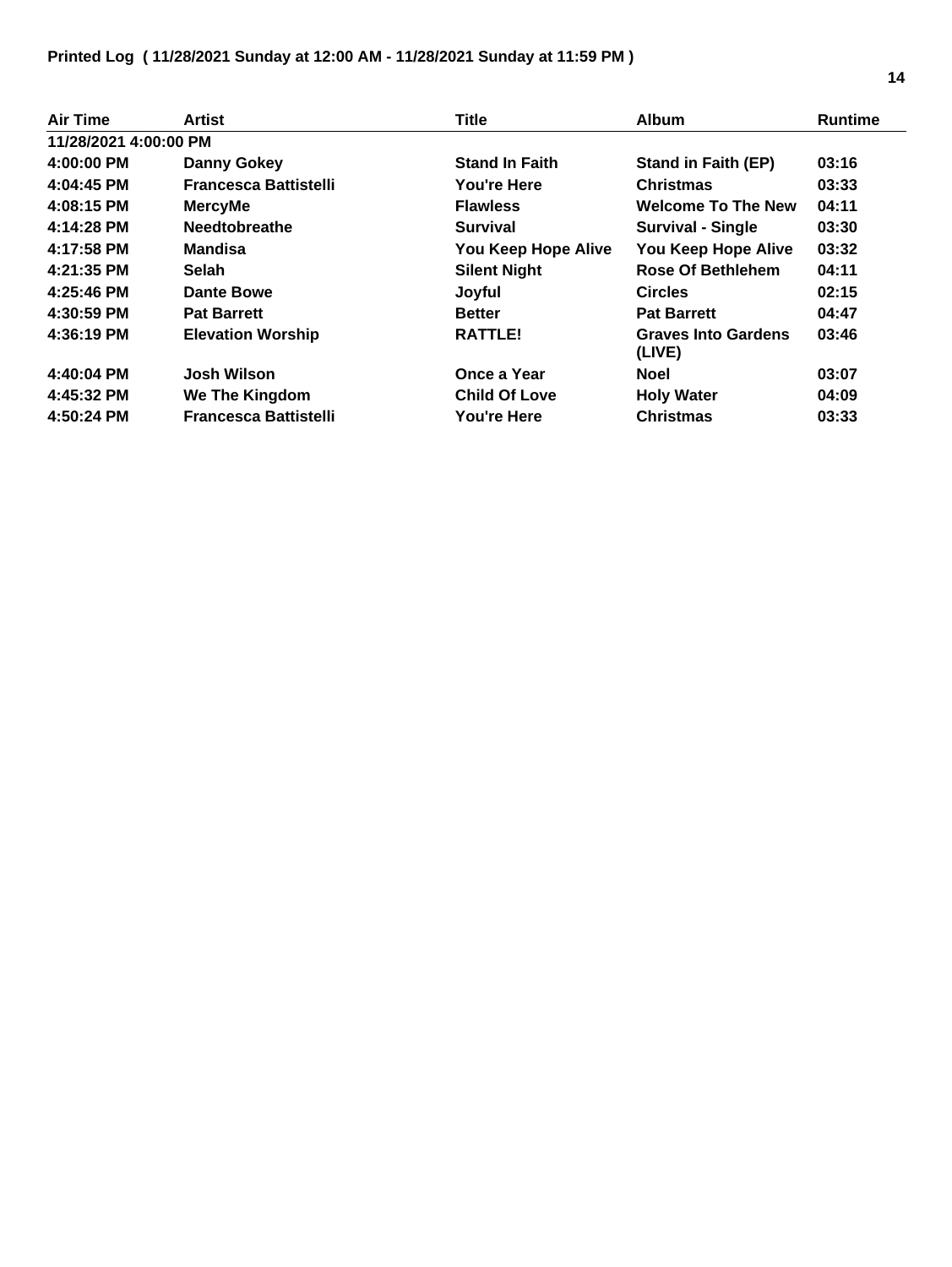| Air Time              | Artist                             | <b>Title</b>                                        | <b>Album</b>                            | <b>Runtime</b> |
|-----------------------|------------------------------------|-----------------------------------------------------|-----------------------------------------|----------------|
| 11/28/2021 8:00:00 PM |                                    |                                                     |                                         |                |
| $8:00:14$ PM          | <b>Brooklyn Tabernacle Singers</b> | <b>Everlasting Hope</b>                             | <b>Jesus Be Praised</b>                 | 02:46          |
| $8:03:05$ PM          | <b>Russ Taff</b>                   | <b>God Only Knows</b>                               | <b>Medals</b>                           | 04:30          |
| 8:07:35 PM            | <b>Mustard Seed Faith</b>          | Sail On Sailor                                      | Sail On Sailor                          | 02:58          |
| 8:12:57 PM            | Wes King                           | <b>Fisher Of Men</b>                                | <b>Common Creed</b>                     | 03:51          |
| 8:16:45 PM            | <b>Larnelle Harris</b>             | I Miss My Time With<br>You                          | From A Servant's Heart 04:30            |                |
| $8:21:18$ PM          | <b>Gary McSpadden</b>              | <b>Mending Broken People From My Soul</b>           |                                         | 03:07          |
| 8:24:25 PM            | Tami Gunden                        | <b>Take a Little Look</b>                           | <b>Celebration</b>                      | 03:19          |
| 8:31:13 PM            | <b>Evie</b>                        | If Heaven Was Never<br><b>Promised To Me</b>        | <b>Mirror</b>                           | 03:05          |
| 8:34:19 PM            | <b>Glenn Kaiser</b>                | <b>Wings of the Wind</b>                            | <b>Throw Down Your</b><br><b>Crowns</b> | 03:31          |
| 8:37:56 PM            | <b>Steve Camp</b>                  | <b>Revive Us O Lord</b>                             | After God's Own Heart                   | 05:06          |
| 8:45:14 PM            | <b>Susan Ashton</b>                | <b>Waiting For Your Love</b><br><b>To Come Down</b> | <b>Susan Ashton</b>                     | 04:44          |
| 8:50:01 PM            | <b>Steve and Maria Gardner</b>     | <b>Shekinah Glory</b>                               | The Best Love Song                      | 03:34          |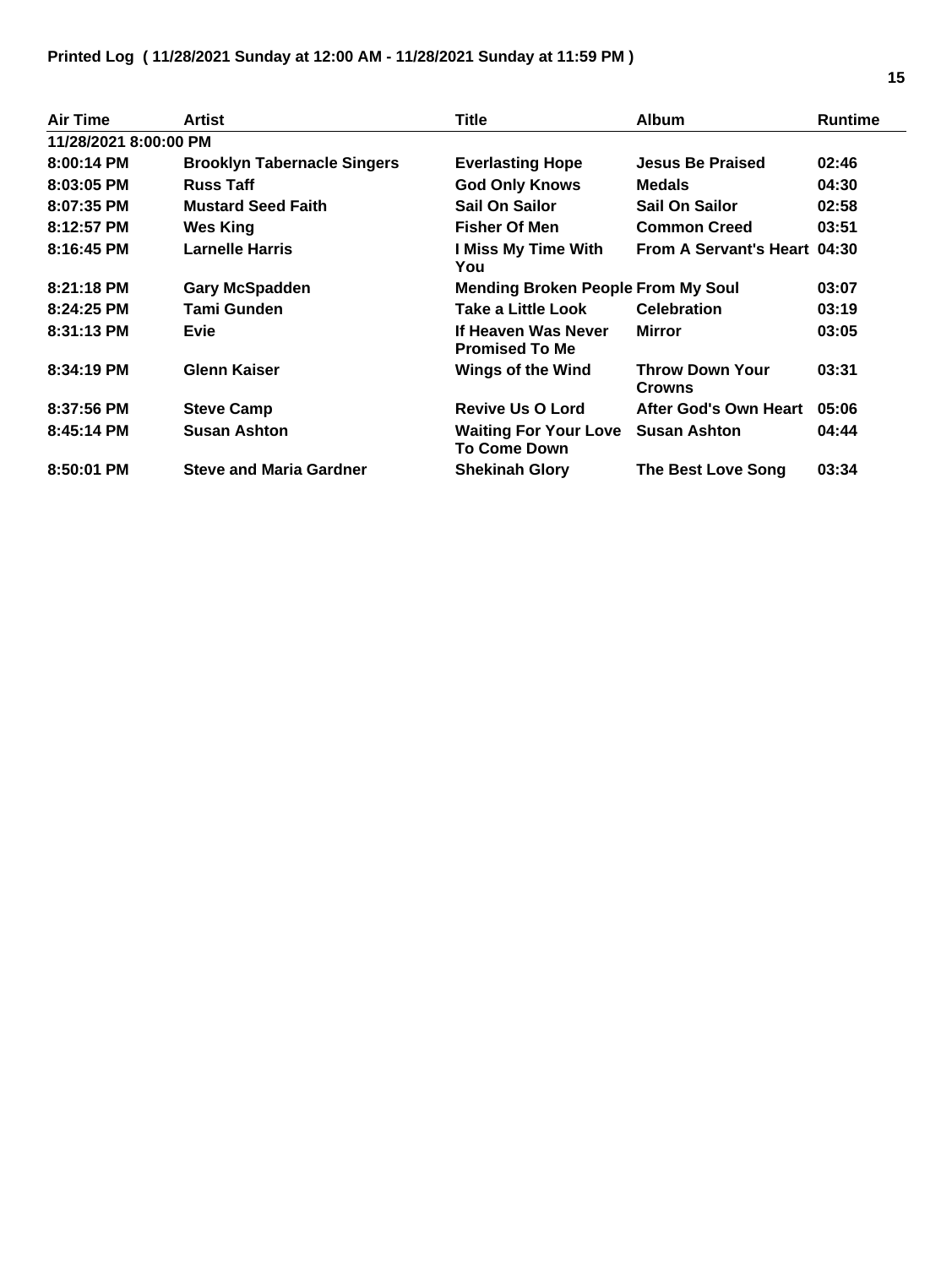| Air Time              | Artist                           | Title                                               | <b>Album</b>                  | <b>Runtime</b> |
|-----------------------|----------------------------------|-----------------------------------------------------|-------------------------------|----------------|
| 11/28/2021 9:00:00 PM |                                  |                                                     |                               |                |
| $9:00:14$ PM          | <b>Janet Paschal</b>             | <b>Sweet Life</b>                                   | <b>Sweet Life</b>             | 03:50          |
| $9:04:10$ PM          | <b>Benny Hester</b>              | Legacy                                              | Legacy                        | 04:40          |
| $9:08:51$ PM          | <b>The Renaissance</b>           | I Can't See Me Serving<br><b>Nobody But Jesus</b>   | <b>Together</b>               | 02:38          |
| $9:13:45$ PM          | <b>Fernando Ortega</b>           | <b>Creation Song</b>                                | The Breaking Of The<br>Dawn   | 03:58          |
| $9:17:51$ PM          | <b>Steve Fry</b>                 | We Lift Up A Shout                                  | <b>Steve Fry</b>              | 02:55          |
| $9:20:47$ PM          | <b>Michele Wagner</b>            | <b>Heart Of The Journey</b>                         | <b>Heart Of The Journey</b>   | 03:43          |
| $9:24:30$ PM          | Michael W. Smith                 | <b>Glorious Grace</b>                               | Michael W. Smith 2            | 03:20          |
| 9:31:07 PM            | <b>Farrell and Farrell</b>       | I Couldn't Live Without A Portrait of Us All<br>You |                               | 03:15          |
| $9:34:22$ PM          | <b>Lenny LeBlanc</b>             | <b>Strong Arm</b>                                   | <b>Prisoner of Love</b>       | 04:37          |
| $9:39:13$ PM          | <b>Leon Patillo</b>              | <b>Blessed Be The Name</b><br>of the Lord           | I'll Never Stop Lovin'<br>You | 04:19          |
| $9:45:39$ PM          | <b>Steve &amp; Annie Chapman</b> | Circle Of Two                                       | Circle of Two                 | 04:03          |
| $9:49:48$ PM          | <b>Kathy Troccoli</b>            | <b>Go Light Your World</b>                          | Sounds Of Heaven              | 04:00          |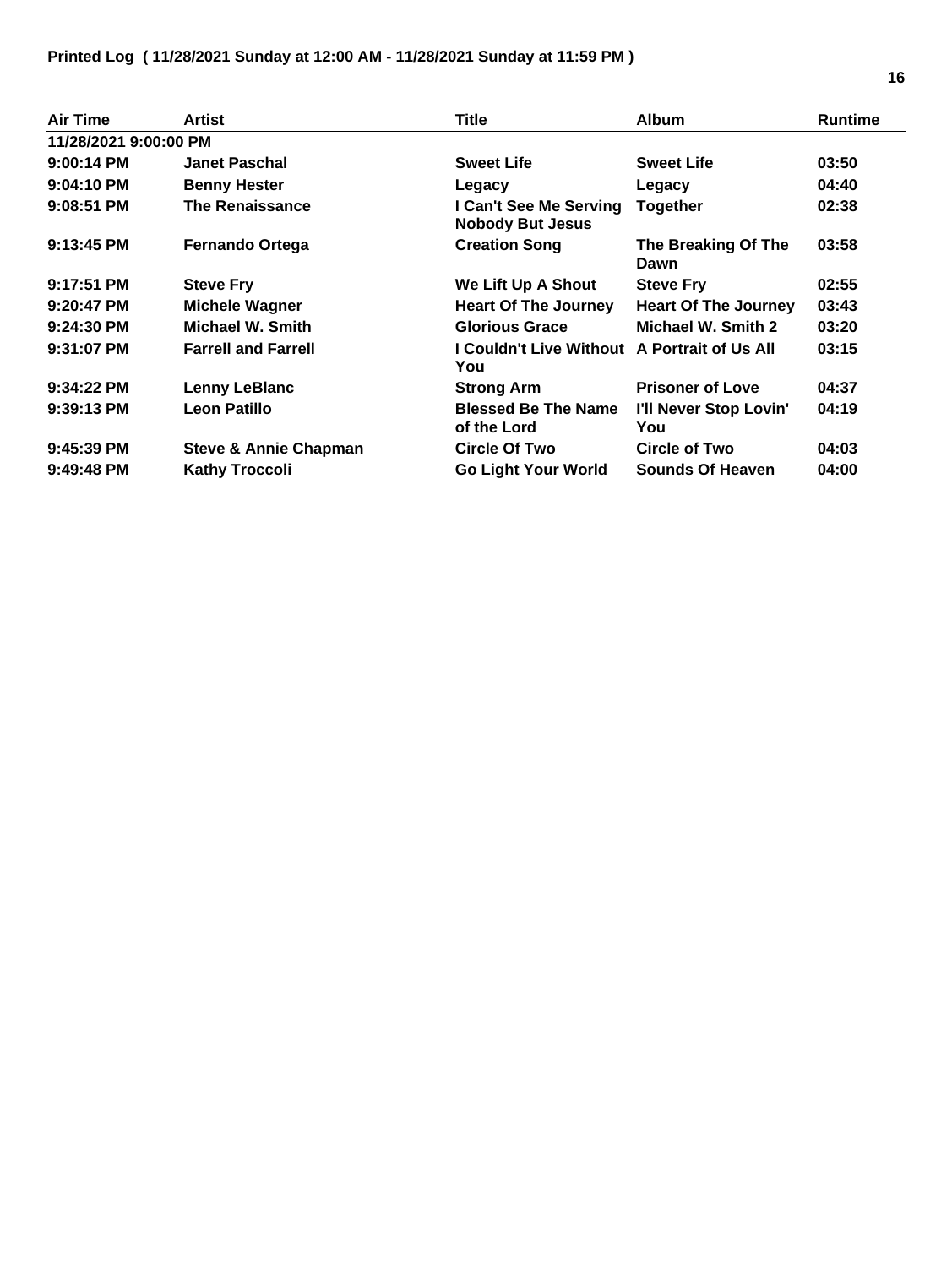| Air Time               | <b>Artist</b>                   | <b>Title</b>                                | <b>Album</b>                                                   | <b>Runtime</b> |
|------------------------|---------------------------------|---------------------------------------------|----------------------------------------------------------------|----------------|
| 11/28/2021 10:00:00 PM |                                 |                                             |                                                                |                |
| 10:00:09 PM            | <b>The Martins</b>              | Dream Big                                   | <b>Dream Big</b>                                               | 03:29          |
| 10:03:40 PM            | Linda Dove                      | <b>Holy Lord Most High</b>                  | If We Have Love                                                | 04:02          |
| 10:07:42 PM            | <b>Dallas Holm</b>              |                                             | Hey! I'm A Believer Now Dallas Holm and Praise 03:08<br>- Live |                |
| 10:13:08 PM            | <b>Aaron Jeoffrey</b>           | <b>Beyond</b>                               | <b>After The Rain</b>                                          | 04:22          |
| 10:17:29 PM            | <b>Twila Paris</b>              | <b>Bonded Together</b>                      | <b>Same Girl</b>                                               | 04:49          |
| 10:22:19 PM            | Alicia Williamson               | There Is A Hope                             | There Is A Hope                                                | 05:10          |
| 10:31:15 PM            | Honeytree [+] Nancy Honeytree   | I Am A Servant                              | Evergreen                                                      | 03:15          |
| 10:34:31 PM            | <b>Damaris Carbaugh</b>         | <b>He Is The Answer</b>                     | <b>We Have A Mission</b>                                       | 03:57          |
| 10:38:28 PM            | <b>Billy &amp; Sarah Gaines</b> | He'll Find A Way                            | He'll Find A Way                                               | 03:59          |
| 10:44:40 PM            | Stephanie Boosahda              | He Will Not Let You Fall Fearless to Follow |                                                                | 03:30          |
| 10:48:10 PM            | <b>Dick and Mel Tunney</b>      | I Want To Know Christ Left To Write         |                                                                | 05:33          |